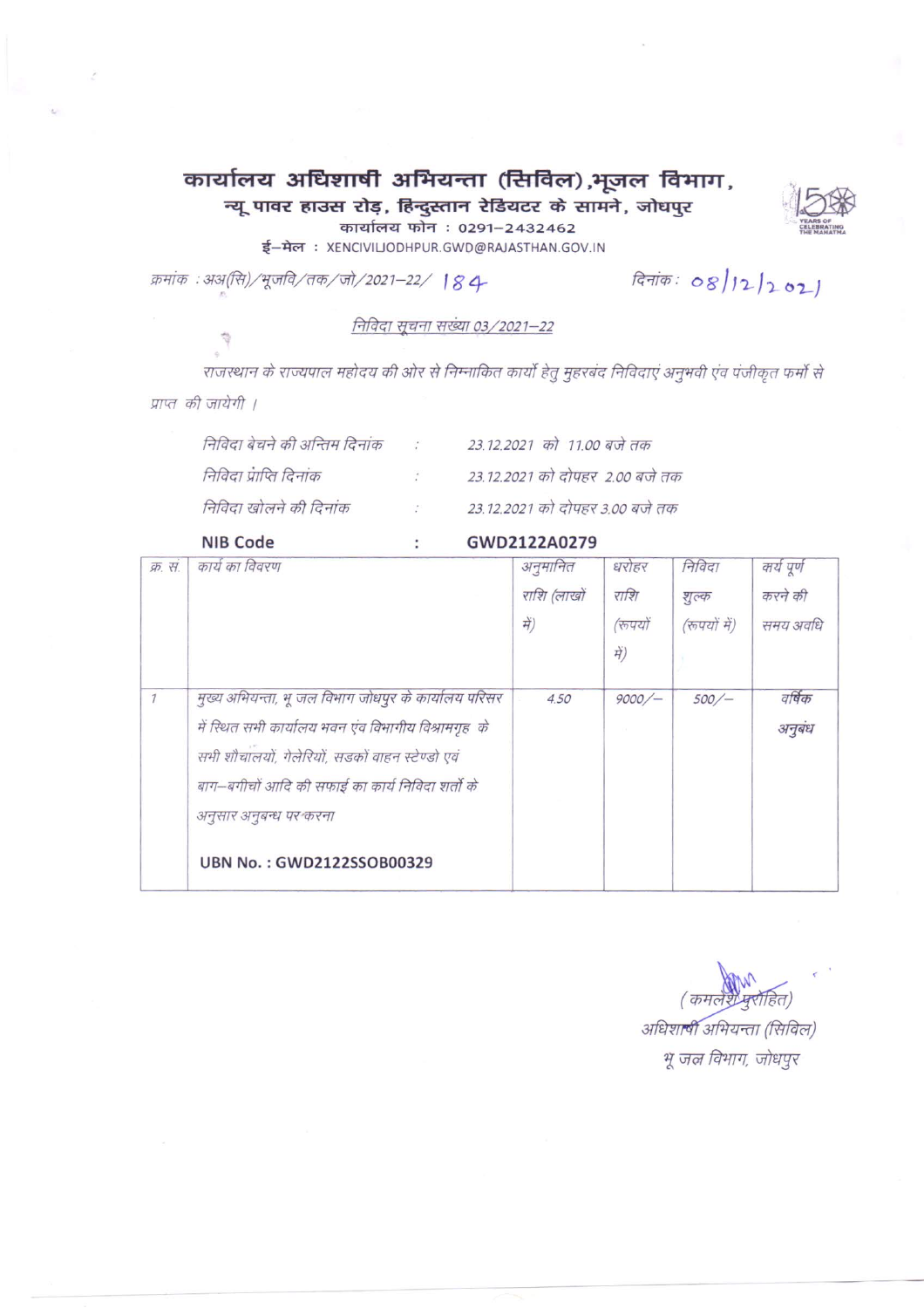शते :--

- 1. निविदा सम्बन्धी विस्तृत सूचना http://sppp.rajasthan.gov.in एव www.phedwater.rajasthan.gov.in पर देखी जा सकती है। अथवा इस कार्यालय में कार्यदिवस में उपस्थित होकर प्राप्त की जा सकती है निविदा प्रपत्र निविदा शुल्क रोकड़ या डिमाण्ड ड्राफ्ट / बैंकर चेक अधिशाषी अभियन्ता (सिविल) ,भूजल विभाग,जोधपुर के नाम से देकर प्राप्त की जा सकती है।
- 2. अद्योहस्ताक्षरकर्ता को किसी भी निविदा को स्वीकार करने तथा सभी निविदाओं को बिना किसी कारण बताए निरस्त करने का अधिकार सुरक्षित रहेगा।
- 3. डाक,तार,फैक्स इत्यादि प्रणाली द्वारा भेजी गई निविदा एंव बिना धरोहर राशि (अर्नेस्ट मनी) जमा करवाई गई निविदा मान्य नहीं होगी । निविदानुसार अंकित धरोहर राशि अधिशाषी अभियन्ता(सिविल),भूजल विभाग,जोधपुर के नाम से देय डिमाण्ड ड्राफ्ट / बैंकर्स चेक के रूप में स्वीकार्य होगी।
- 4. सभी प्रकार के कर यथा आयकर,जी.एस.टी.,रॉयल्टी,सर्विस टैक्स,,कामगारों के कल्याण हेतु सेस इत्यादि निविदाकार को सरकार द्वारा समय समय पर किये गये संशोधनों के अनुरूप वहन करना होगा।
- 5. निविदा खोलने की तिथि को किसी कारणवशः यदि अवकाश हो जाता है तो निविदाएें बिना किसी पूर्व सूचना के अगले कार्य दिवस को निर्धारित समयानुसार प्राप्त एंच खोली जा सकेगी।
- 6. समस्त वाद का न्याय क्षेत्र जोधपुर होगा।

(कमलेश्ने पुरोहित) अधिशाषी अभियन्ता (सिविल) भू जल विभाग, जोधपुर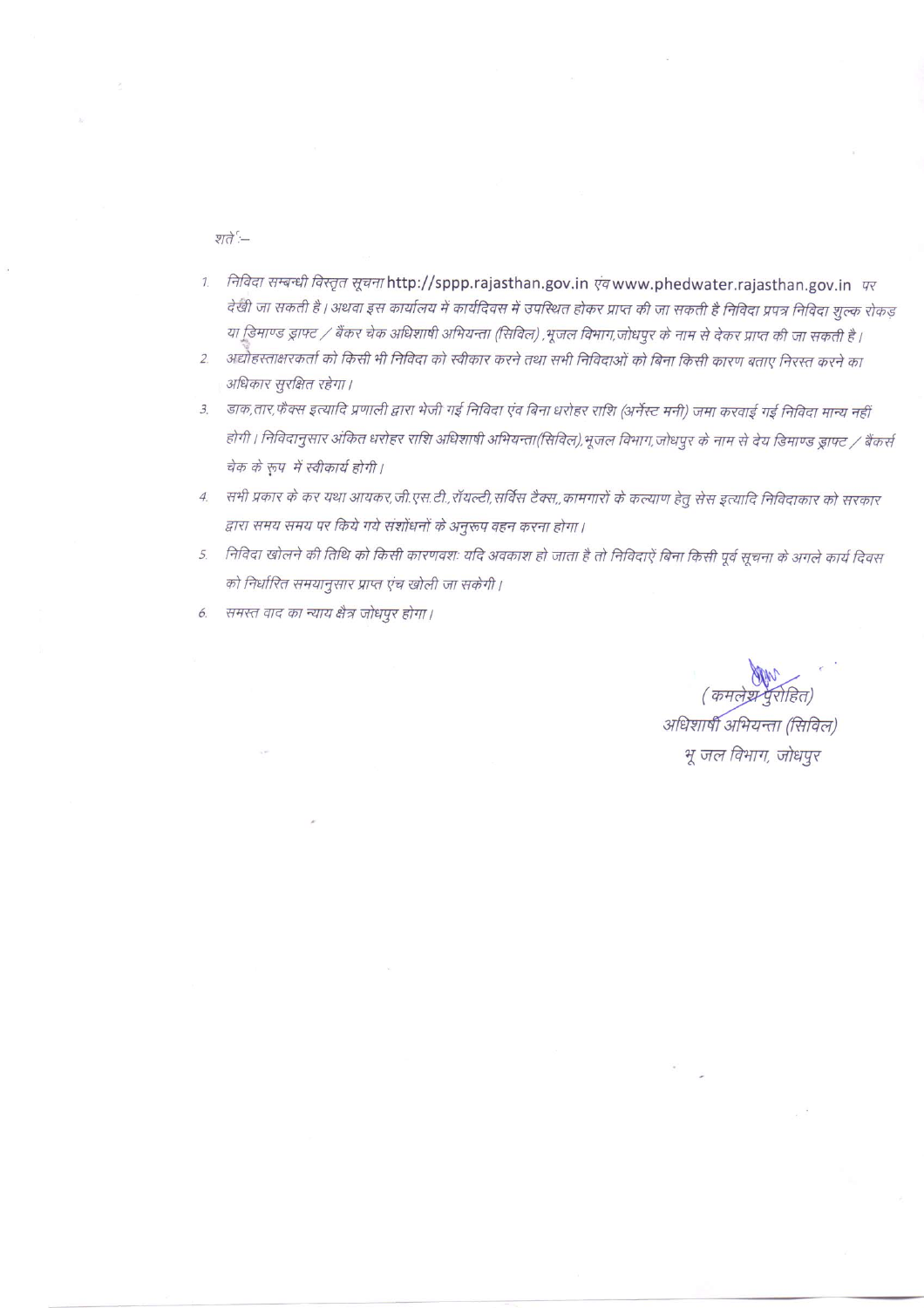# **GOVERNMENT OF RAJASTHAN OFFICE OF THE EXECUTIVE ENGINEER (CIVIL) JODHPUR NEW POWER HOUSE ROAD OPP. HINDUSTHAN RADIATOR JODHPUR**

Tel No. :- 0291-2432462 E-mail :- xenciviljodhpur.gwd@rajasthan.gov.in

## **General Terms and conditions for Cleaning & Sanitation Services open Tender**

Open Tenders are invited from eligible bidders for Cleaning And Sanitation Services at GWD Premises Jodhpur.

**NOTE: - Bidders should read these conditions carefully and comply strictly while sending their bids. Wherever the word ASP/Contractor has been used in this document, it stand for Approved Service Provider whose rates has been approved by this office for providing Cleaning services at above mentioned GWD premises, Jodhpur.** 

1. Earnest Money of **Rs. 9000 ( Rs. Nine Thousand Only),** Tender Fee of **Rs. 500.00** in form of DD/Bankers cheque **in favour of EXECUTIVE ENGINEER(CIVIL) GWD Jodhpur,**  Letter of acceptance for all the terms and conditions of the tender should reach up to 23.12.2021 upto **2.00** PM in the office of **EXECUTIVE ENGINEER (CIVIL) GWD Jodhpur** physically in absence of which the tender will not be considerable and their bid will not be opened.

The Bid must contain following documents:-

- a. Earnest Money **of Rs 9000 ( Rs. Nine Thousand Only), Tender Fee of Rs. 500/-, in form of demand draft banker chaque drawn in** favour of **EXECUTIVE ENGINEER(CIVIL) GWD Jodhpur**
- b. Registration certificate of Labour Department / Under Shop & Establishment Act
- c. Registration certificate of EPF and ESI Department
- d. Registration certificate of **GST**
- **e. Experience Certificate in any Department**
- f. C.A. Certificate for Average Annual Construction Turnover of Rs. 2.00 Lacs during last 03 years. Enclose Audited Balance sheet along with statement of Accounts of last 03 years (2021-22, 2020-21, 2019-20)
- g. Letter of acceptance for all the terms and conditions of the tender.
- h. Any other relevant document bidder wants to submit.
- i. The Bidder has to quote a per month rate for Cleaning work as per the terms  $\&$  conditions of bid document. The Rate so approved shall remain fixed till the entire period of the contract.
- j. The required amount of earnest money has to be deposited in physical form in the office of Executive Engineer (civil) Jodhpur along with bid otherwise tender will not be considered.
- k. The bids of all the bidders will be opened in the office of the Executive Engineer (Civil), GWD, Jodhpur at scheduled date and time.

**Validity :** Bids shall be valid for period of 90 days from the date of opening of Tenders. Validity can be extended with mutual consent.

### 2. **EARNEST MONEY**

- **a)** Tender shall be accompanied by an earnest money of **Rs 9000 (Rs. Nine Thousand Only**) without which tenders will not be considered. The amount should be deposited in either of the following forms in favor of Executive Engineer (Civil), Jodhpur. (Rajasthan) i) Bank Drafts/Bankers cheque of the Schedule Bank.
	- ii) Cash Challan
- **b)** Refund of Earnest Money: The Earnest Money of unsuccessful bidder shall be refunded soon after final acceptance of bid.
- **c)** The Earnest Money/Security Deposit lying with the Department/Office in respect of other bids awaiting approval or rejected or on account of contracts long completed will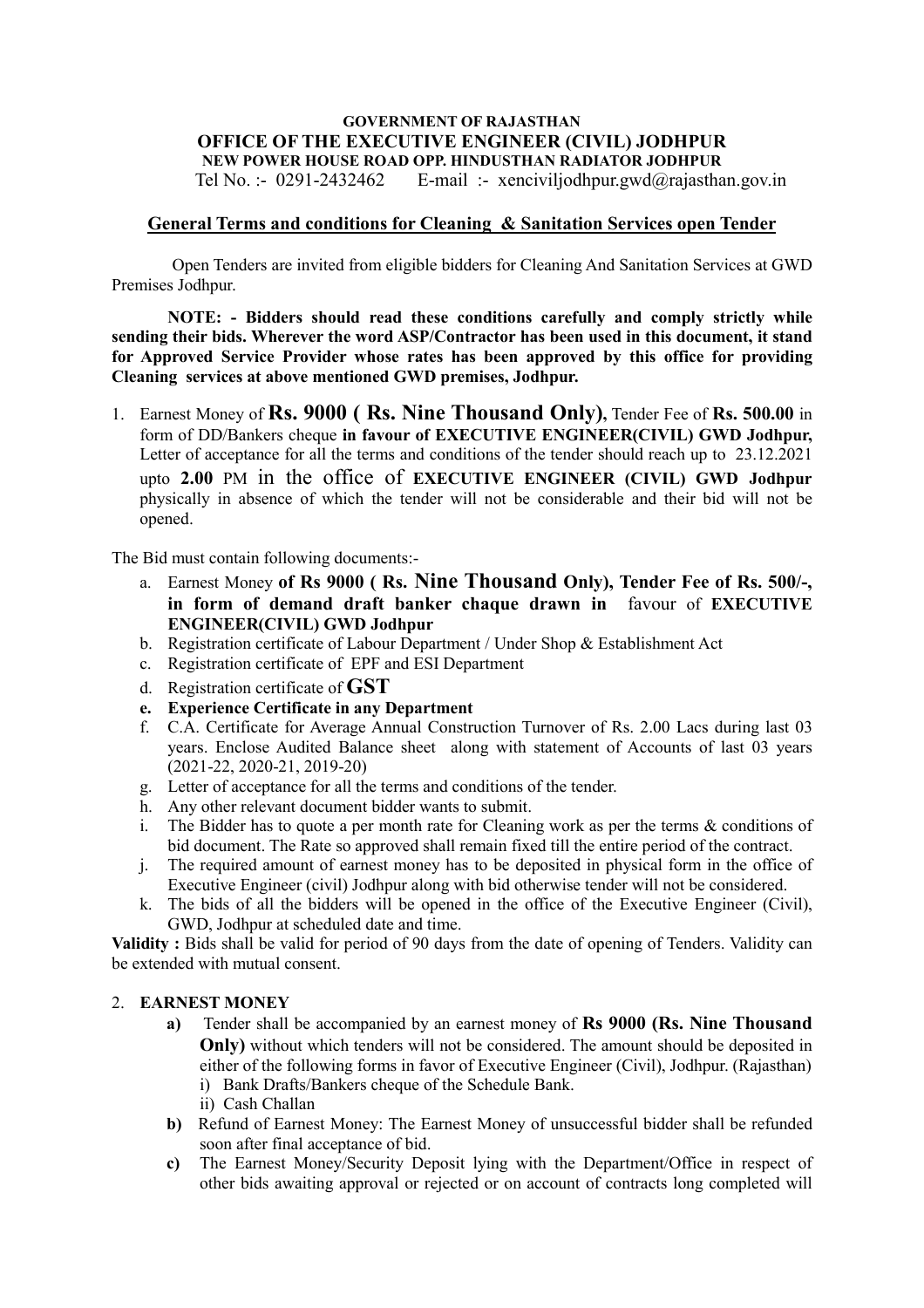not be adjusted towards Earnest Money/Security deposit for the fresh bid. The earnest money may however, be taken into consideration in case bids are re-invited.

- 3. Rates in Financial bids are to be quoted on per month basis.
- 4. Machine, manpower & Material which are required for Cleaning Services shall be provided by the bidder. The additional conditions are annexed at Annexure-1.
- 5. Rates approval will be valid for a period of one year from the date of agreement and in case the approved service provider does not follow the rules, regulations, terms and condition of the contract, it could be cancelled at any time after providing opportunity of hearing by the approving authority.
- 6. The GWD administration will not be responsible for any loss/damage to the machine/property/manpower due to natural hazard or otherwise Approved Service Provider (A.S.P.) may take adequate insurance cover at his own risk & liability.
- 7. The minimum number of machinery & equipment required are given at Annex 3.
- 8. A.S.P. shall ensure best quality of Cleaning services and protocols as set by the GWD administration.
- 9. The A.S.P. shall not sell or transfer any proprietary right or entrust to any other third party under this service contract.
- 10. Any change in the constitution of the firm, etc. shall be notified forthwith by the contractor in writing to the bid inviting officer and such change shall not relieve any former member of the firm, etc. from any liability under the contract.
- 11. No New partner/partners shall be accepted in the firm by the contractor in respect of the contract unless he/they agree to abide by all its terms, conditions and deposit with the purchase officer a written agreement to this effect. The contractors receipt for acknowledgment or that of partners subsequently accepted as above shall bind all of them and will be sufficient discharge for any of the purpose of the contract.
- 12. Direct or indirect canvassing on the part of the bidder or his representative will lead to disqualification.
- 13. Forfeiture of Earnest Money : The Earnest Money will be forfeited in the following cases :
	- i) When bidders withdraw or modify the offer after opening tender but before acceptance of tender.
	- ii) When bidder does not execute the agreement if any within prescribed specified time.
	- iii) When bidder does not deposit the Security Money after the work order is given.
	- iv) When he fails to commence the work as per work order within the time prescribed.

## 14. ( 1 ) **AGREEMENT AND SECURITY DEPOSIT** :

- i. Successful bidder will have to execute an agreement in the prescribed format within a period of 7 days and deposit security amount of 5% of value for which tenders are accepted within 15 days from the date of dispatch on which the acceptance of the tender is communicated to him.
- ii. The Earnest money deposited at the time of tender will be adjusted towards security amount. The security amount shall in no case be less than the earnest money.
- iii. No interest will be paid by the department for the security deposit.
- iv. The forms of security deposit shall be as below:
	- a. Cash/Bank Draft/Bankers Cheque/Receipt copy of Challan.
	- b. National saving certificates, defense saving certificate Kissan vikas patra or any others script/instrument under National Savings Scheme for promotion of shall saving, if the same can be pledged. These Certificates shall be accepted at surrender value.
- (2**) Forfeiture of security deposit**: Security amount in full or part be forfeited in the following cases:
	- a. When any terms and conditions of the contract is breached.
	- b. When bidder fails to complete the work order.
	- c. Notice of reasonable time will be given in case of forfeiture of security deposit. The decision of the, Executive Engineer (Civil), Jodhpur. (RAJASTHAN) in this regard shall be final.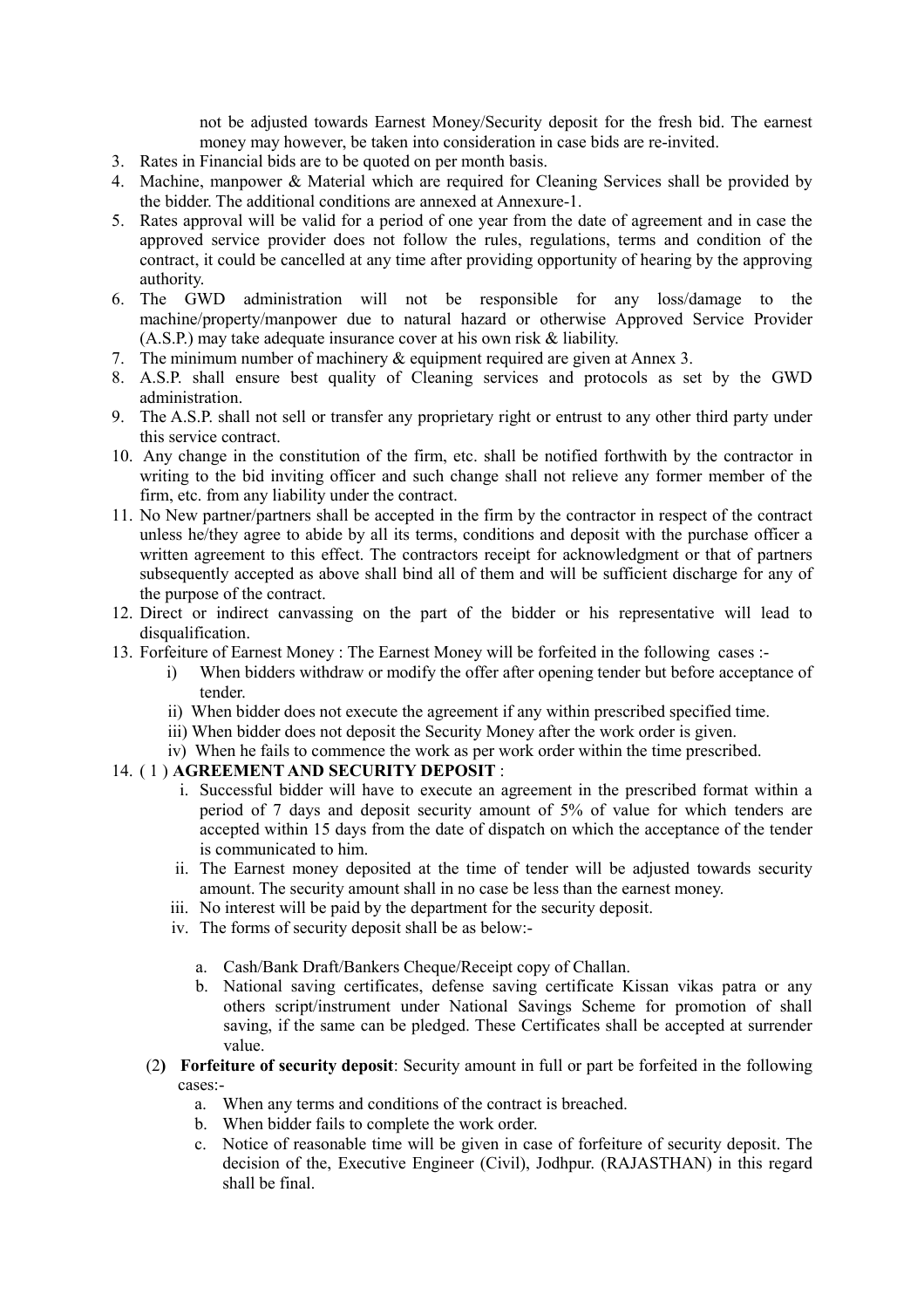- (3) The expenses for completing and stamping the agreement shall be paid by the bidder. However the department shall provide one stamped counter signature while executing an agreement.
- (4) The bid inviting officer reserves the right to accept any tender not necessarily the lowest, and reject any tender without assigning any reasons.
- 15. The bidder shall furnish the following documents at the time of execution of agreement:
	- i. Attested copy of partnership deed in case of partnership firms.
	- ii. Registration number and year of registration in case of partnership firm is registered with Registrar of firms.
	- iii. Address of residence and office, telephone number in case of sole proprietorship.
	- iv. Registration issued by the Registrar of companies in case of a company.
- 16. If the lowest bidder fails to commence the Cleaning work within the period stipulated in work order, the bid inviting authority shall be free to award the contract to the second lowest bidder through the negotiation of rates.

## 17. **COMPLIANCE OF LABOUR LAWS**:

The contractor shall at his own cost comply with the provision of labour laws, rules orders and notifications whether central or state as applicable to him or this contract from time to time. These Acts/Rules include without limitation to the followings:

- The Minimum Wages Act 1948 Rules and orders issued there under from time to time.
- The workmen's Compensation Act-1923 with rules, orders and notification issued there under from time to time.
- The payment of Gratuity Act -1923 with rules, orders and notification issued there under form time to time.
- The Mines act- 1952, The factories Act- 1948 or the Shops and Establishment Act, whichever is applicable with rules, order and issued there under from time to time.
- The payment of Bonus Act- 1965 with Rules, orders and Notifications issued there under time to time.
- The payment of Wages Act-1936 with Rules, order and Notifications issued there under time to time.
- The employees Provident Fund & Miscellaneous Provisions Act -1952 with Notifications issued there under form time to time.
- The employees state Insurance Act- 1948.
- The inter state Migrant Workmen (Regulation of Employment and Condition of services Act 1979 and Central Rules framed there under.
- All other Acts Rules/bye-laws; orders notifications, etc., present or future Application to the contractor from time for performing the contract-Job.
- 18. All employees of the Contractor shall be employees of the contractor, The, Executive Engineer (Civil), Jodhpur will not have any liability to absorb them at any point of time nor can they claim any right for employment in Executive Engineer (Civil), Jodhpur.
- 19. The contractor shall submit the EPF code number obtained from the authorities concerned under the employee's Provident fund and Miscellaneous Provisions Act, 1952.
- 20. The contractor shall also submit periodical reports/returns to the various statutory authorities such as the contract labour (Regulation & Abolition) Act 1970, Employees Provident Fund org. etc.
- 21. The contractor shall not engage/employee persons below the age of 18 years. The worker should be medically fit in all respect. The agency should also be ensured Periodic Medical Checkup (PMC) of its workers at own cost. The agency should provide all the protective's gears required to worker.
- 22. All the documents should be attested by a gazetted officer/himself.

## 23. **(I) PAYMENT PROCEDURE**

a) The payment to the agency will be made through ECS. The agency should intimate the ECS details of Bank A/c immediately after award of contract.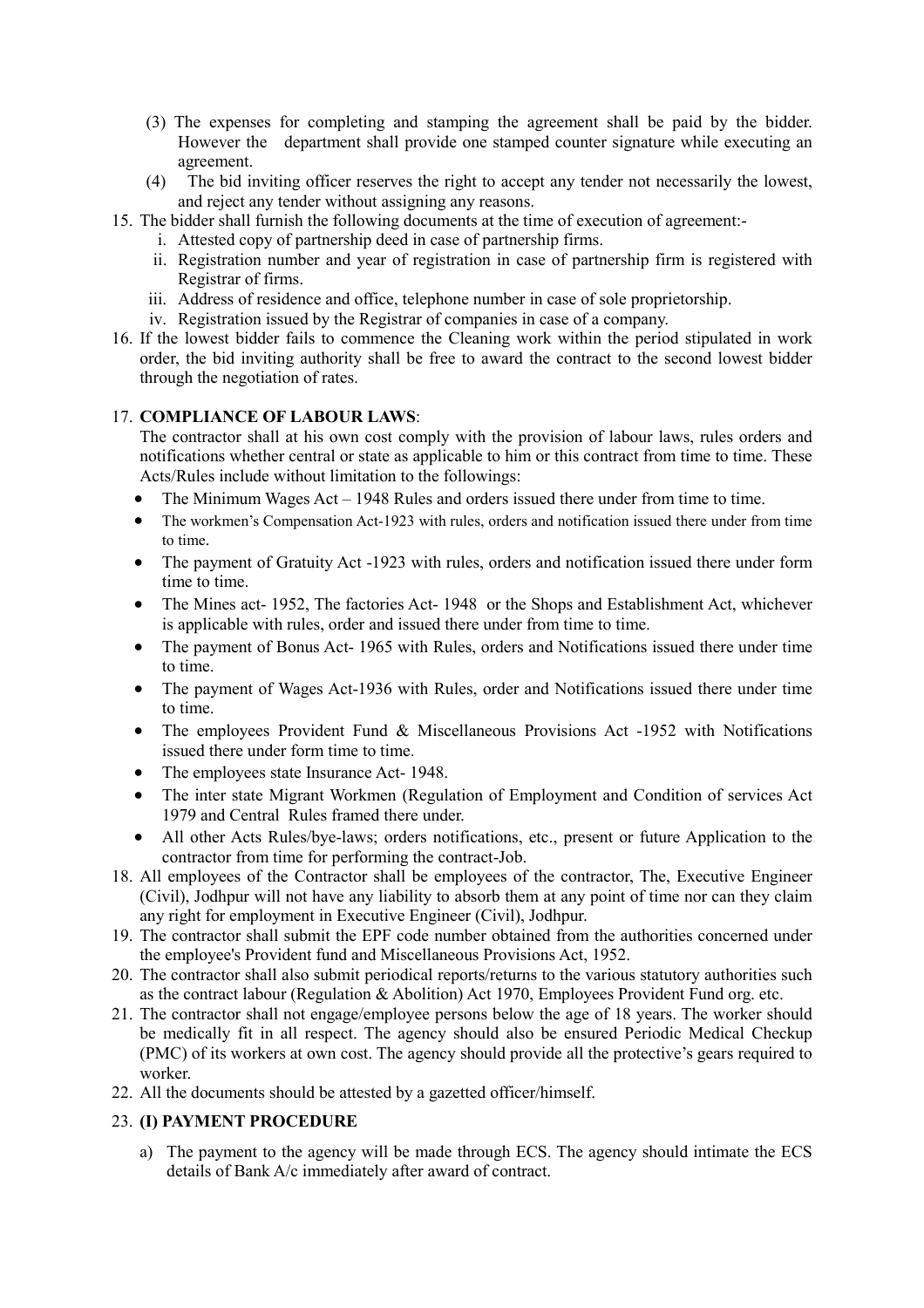- b) Disbursement of wages to individuals through ECS/cheque only. Cash payment will not be disbursed in any circumstances to workers. The details of Bank Accounts & Accounts Number of each employee should be submitted to GWD authority along with documentary evidence of payment made to employee with the monthly bills.
- c) The contractor shall submit monthly bill to **AEN (CIVIL), GWD, JODHPUR** in triplicate along with the required documents on or before  $10<sup>th</sup>$  of every month.
- d) Income Tax will be deducted at source at the time of payment to the contractor in accordance with the provisions of the relevant Acts as applicable.

## **(II) PENALTY CLAUSE**

A penalty of 500/- per day on the  $1<sup>st</sup>$  occasion will be imposed by the GWD authority for any breach of contract. In case the Lapse is repeated again, the extent of penalty will be doubled on each such occasion and show cause notice will be issued. The decision of the competent authority of GWD shall be final and binding upon the Agency.

- 24. All legal proceedings, if necessary arise to institute by any of the parties (Government or Contractor) shall have to be lodged under Jodhpur jurisdiction only.
- 25. Notwithstanding anything contained herein above the undersigned reserves the right to modify any of the above condition in any particular specific case for special reason in accordance with special circumstances/conditions of the case mutually or otherwise in public interest of service.

## 26. **Eligibility and Experience Criteria :-**

- a. The Bidder shall have at least 3 years experience of providing Housekeeping services. Only registered bona fide, reputed and experience firms/agencies having at least three years' experience in the fields of Sanitation  $\&$  Housekeeping services in Govt. / well reputed private organizations to handle jobs relating to Sanitation  $\&$  Housekeeping of large complexes. The proof of successful completion of work during the last 3 years is required to be enclosed.
- b. Work referred above should be in the name of a firm as a single entity and not aggregates of joint venture firms/ associates or cartels.
- c. In case the completed work were of composite nature, then specific split up of financial quantum used for Housekeeping services only, shall be considered.
- d. Completed work shall mean work under one contract with extensions.
- e. Similar nature of work shall mean providing Housekeeping services/ sanitation services.
- 27. The bidder must have average annual turnover of Rs. 2.00 Lacs during last three years for which audited balance Sheet of last three financial year (i.e. for year 2021-22, 2020-21, 2019-20) must be submitted.

### **EXECUTIVE ENGINEER (CIVIL), GWD, JODHPUR**

I have carefully read and understood above bid  $\&$  conditions (from 1 to 27) of above tender and shall be abide by them

### **Signature of bidder with seal**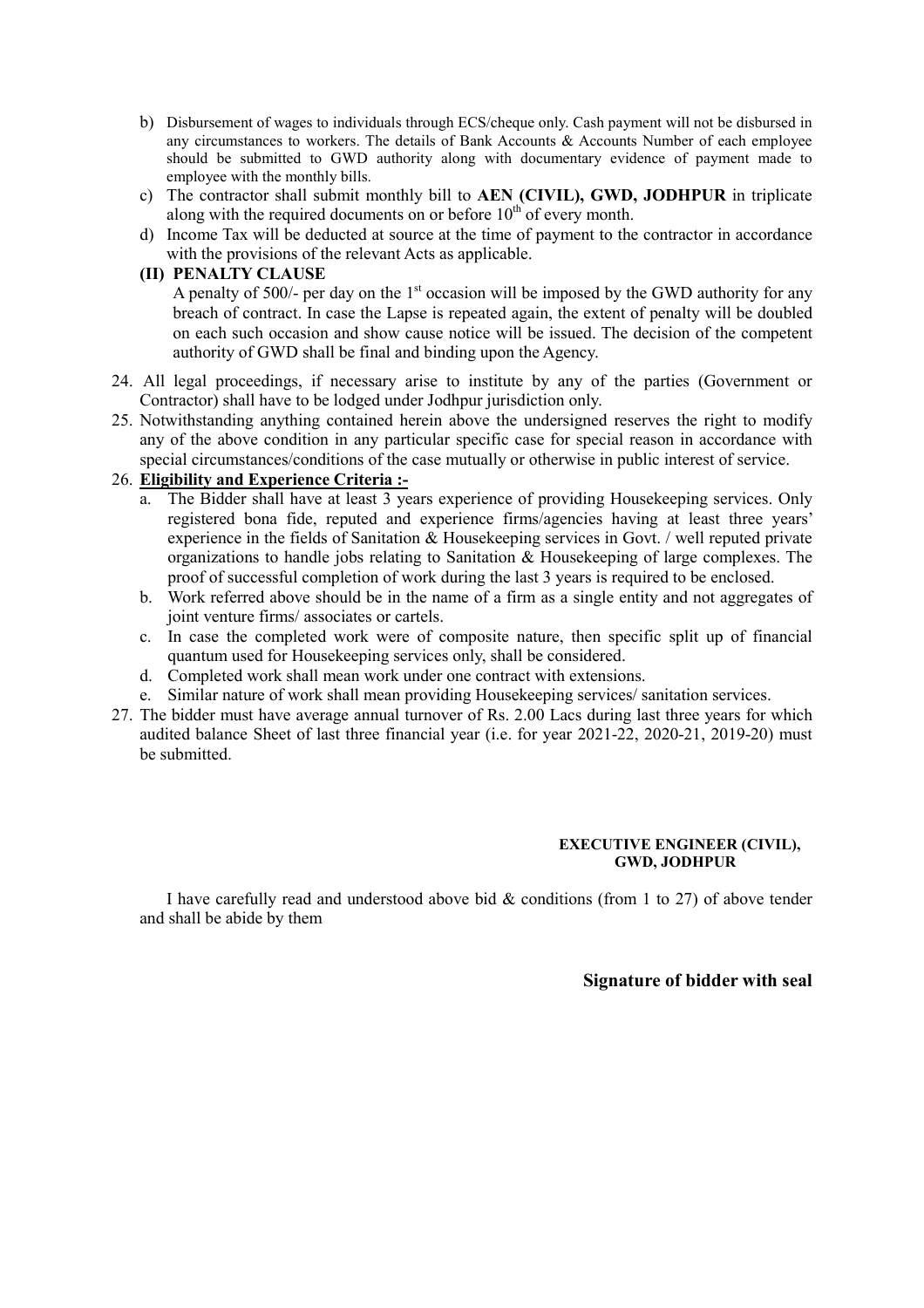**Annexure-1**

## **GOVERNMENT OF RAJASTHAN OFFICE OF THE EXECUTIVE ENGINEER (CIVIL) JODHPUR NEW POWER HOUSE ROAD OPP. HINDUSTHAN RADIATOR JODHPUR** Tel No. :- 0291-2432462 e-mail :- gwdcivil@gmail.com

### **Open Tender Notice No. 03/2021-22**

# बोली की अतिरिक्त शर्ते एवं निदेश

भू–जल विभाग जोधपुर के कार्यालय परिसर में स्थित सभी कार्यालय भवन, विश्रामगृह के सभी शौचालयों गैलेरियों सड़कों, वाहन स्टैण्ड़ों व बाग बगीचों आदि की सफाई के कार्यों का विवरण निम्न प्रकार है:–

- 1. मुख्य अभियंता भू–जल विभाग, जोधपुर के मुख्य प्रशासनिक भवन के अतिरिक्त परिसर में स्थित सभी कार्यालयों के शौचालयों तथा गैलेरियों आदि की सफाई का कार्य करना व फिनाईल से पौंचा लगाना।
- 2. विश्रामगृह भवन के कमरों व गैलेरियों में स्थित शौचालयों, स्नानघरों की सफाई का कार्य करना व फिनाईल से पौंचा लगाना।
- 3. भू-जल विभाग परिसर स्थित सभी सडकों साईकिल स्टैण्डों, कार व स्कूटर स्टैण्डों तथा बाग बगीचों आदि की सफाई का कार्य करना।
- 4. विभागीय मंत्री सचिव आदि के आगमन, विशेष विभागीय एवं राष्ट्रीय पर्वों पर सफाई की पर्ण व्यवस्था की जिम्मेदारी भी अनुबन्धकर्ता की होगी तथा इसके लिये अलग से काई भगतान नहीं किया जायेगा।
- 5. कार्य अवधि के दौरान सफाई में आने वाले एसिड़, फिनाईल, तथा शौचालयों हेत् नेफथीलीन की गोलिया आदि की आपर्ति संवेदक को करनी होगी, जो मानक उत्पादकीय उत्पादन के होने चाहिए। इस हेत् कोई अतिरिक्त भुगतान देय नहीं होगा। तथापि व्यवस्था के समुचित पर्यवेक्षण की दृष्टि से यह समस्त मैटेरियल तिमाही रूप से सहायक अभियंता (सिविल) के स्टोर (लिनेन) में संवेदक फर्म द्वारा अग्रिम रूप से जमा करवाया जाएगा, जहाँ से आवश्यकता अनसार सामग्री प्रयोग हेत श्रमिकों को जारी कि जाएगी।
- 6. अनुबन्ध अवधि के दौरान सफाई कार्य के कारण एकत्रित होने वाले कचरे आदि को शामिल करके भू–जल विभाग परिसर में भू–जल विभाग प्रशासन द्वारा नियत किये गये स्थानों (डम्पीगं स्टेशन )पर डालना होगा, कचरे आदि को नगर के बाहर डालने की व्यवस्था संवेदक को खुद करनी होगी।
- $7.$  सफाई के लिये कार्य में प्रयोग आने वाले सभी समान यथा : झाड़, बुश, वैक्यूमपंप, धोने व पोचा लगाने का यंत्र (वाईपर ब्लैड) बाल्टी, भवन के कचरा परिवहन हेत् कैरियर इत्यादि की व्यवस्था संवेदक फर्म को करनी होगी । विभाग द्वारा अनुबन्ध अवधि के दौरान सफाई कार्य में प्रयोग में आने वाले किसी भी प्रकार का कोई भी सामान उपलब्ध नहीं करवाया जायेगा एवं न ही इस पेटे अतिरिक्त भुगतान किया जाएगा ।
- 8. अनुबन्ध अवधि के दौरान अनुबन्धित स्थानों की दिवारों पर पान की पीक थ़क, बलगम, जालो व अन्य गंदगी आदि को हटाने की ओर विशेष ध्यान देना होगा ।
- 9. अनुबन्ध अवधि में सफाई कार्य से संबधित सेनेट्री आईटम/सिवरेज लाईन/ हॉदीयां इत्यादि जो उनके सफाई क्षेत्र में सम्मिलित है), के सफाई की सम्पूर्ण जिम्मेवारी संवेदक फर्म की होगी तथा इनमें किसी प्रकार के टूट-फूट की स्थिति में उनकी मरम्मत एव बदलने का कार्य भी संवेदक द्वारा बिना किसी अतिरिक्त भुगतान के किया जावेगा ।
- 10. निर्धारित स्तर की सफाई का कार्य नहीं होने पर प्रशासनिक अधिकारी/सहायक अभियंता द्वारा संवेदक का उस स्थान की सफाई पुनः करने हेत् निर्देश दिये जायेगें, ओर संवेदक द्वारा ऐसे निर्देश प्रदान किये जाने पर तुरन्त ही उक्त स्थान की सफाई का कार्य परा कर पालना प्रस्तुत करनी होगी । जिसका कोई अतिरिक्त भगतान देय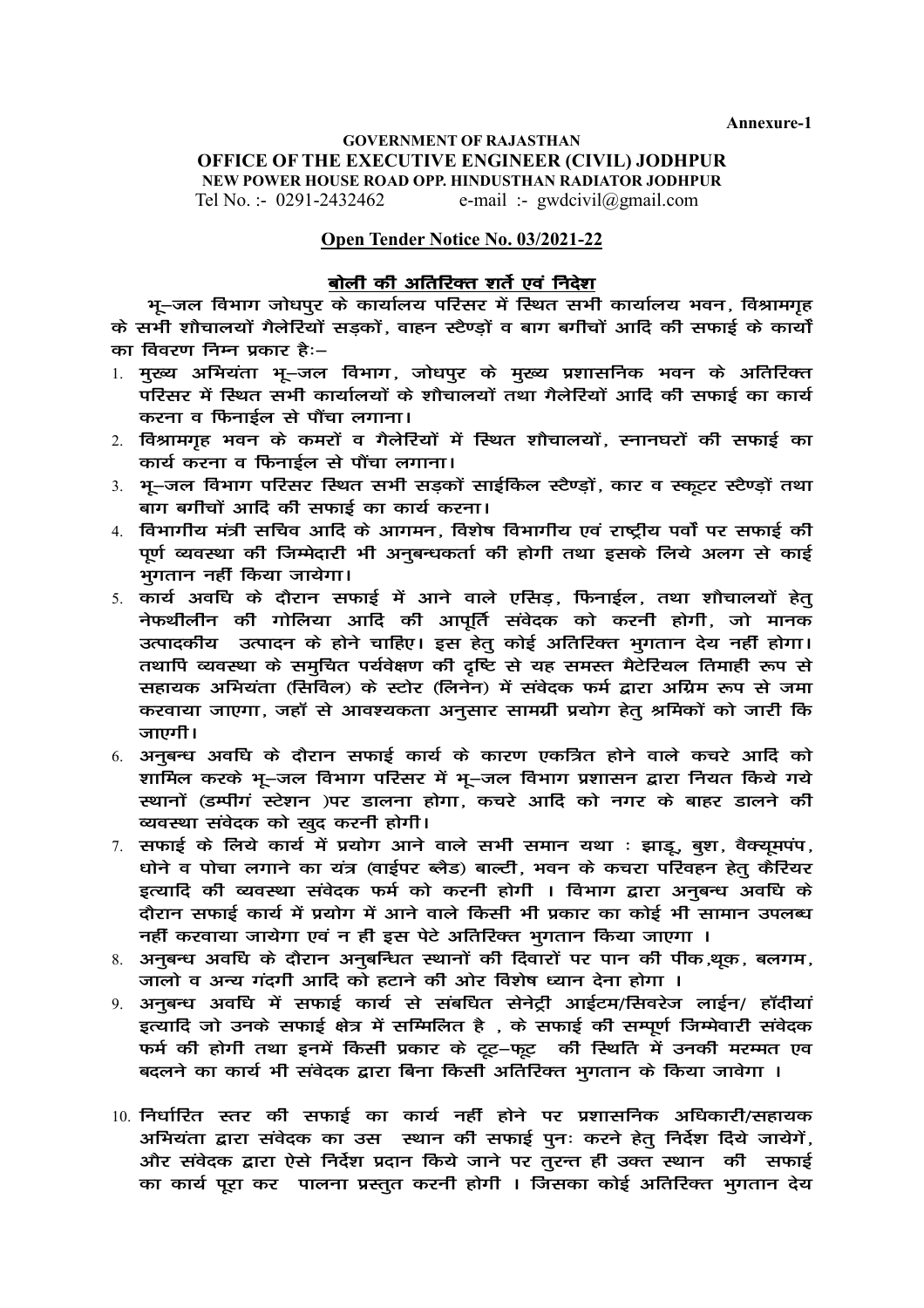नहीं होगा।

- 11. भू–जल विभाग परिसर में सफाई हेत् पानी संग्रहण के लिये आवश्यक प्रबन्ध संवेदक फर्म को करने होगें। पानी की आपूर्ति नहीं आने की दशा में सफाई हेत् पानी की व्यवस्था संविदाकार को स्वयं करनी होगी ।
- 12. न्यूनतम दूर वाली निविंदा को ही स्वीकार किया जाना आवश्यक नहीं है । निविंदा के किसी भाग अथवा उसके उप भाग अथवा कोई भी कार्य हेतु कार्य आदेश दिया जा सकता है अथवा उस भाग को बिना कोई कारण बताये निरस्त करने का अधिकार निम्न हस्ताक्षरकर्त्ता में निहित है ।
- 13. स्वीकृत संविदा के दौरान संविदाकार को भू–जल विभाग परिसर में कार्य करने वाले अपने सभी श्रमिकों को आवश्यक पहचान पत्र, बैज, उपलब्ध कराने होंगें। इस संबंध में संविदाकार को ठेका प्रारम्भ होने से पूर्व सूचना देनी होगी। 18 वर्ष से कम से आयु के नाबालिग श्रमिको को कार्य पर नहीं लगाया जा सकेगा । ठेकेदार द्वारा प्रत्येक श्रमिक नियुक्तिपत्र दिया जायेगा।
- 14. अनुबन्धकर्ता द्वारा General Terms & Condition की शर्त के अनुसार वर्णित सुरक्षा राशि 5% कुल ठेका राशि के हिसाब से जमा करानी होगी।
- 15. सवेंदक का कार्य संतोषजनक नहीं होने पर कभी भी अनुबंध को निरस्त करने का अधिकार निम्न हस्ताक्षकर्त्ता को होगा तथा संवेदक की 5 प्रतिशत सुरक्षा राशि जब्त कर कार्य की बैकल्पिक व्यवस्था प्रशासन द्वारा की जावेगी । संविदा अवधि के मध्य में संवेदक द्वारा कार्य बीच में छोड देने की स्थिति में भी उपरोक्तान्सार कार्यवाही अमल मे लायी जावेगी एवं फर्म को काली सूची में डालने की कार्यवाही की जावेगी ।
- 16. बोली की तिथी से पूर्व बोली भर कर देने के पश्चात् किसी प्रकार का स्पष्टीकरण नहीं दिया जायेगा। किसी भी बिन्दू पर विवाद की दशा में निम्नहस्ताक्षरकर्ता का निर्णय अंतिम होगा जो कि बोलीदाता/संविदाकार को मान्य होगा।
- 17. संविदा की कार्य अवधि कार्य प्रारम्भ होने की तिथी से एक वर्ष की होगी। कार्य संतोषजनक होने की दशा में उसमें वृद्धि की जा सकेगी। अनुबन्ध अवधि को आवश्यकता पडने पर 3 माह के लिए इन्हीं शर्तों एवं दर पर नियमानसार आगे और बढाया जा सकेगा जिसके लिए संविदाकार बाध्य होगा।
- 18. संवेदक को प्रत्येक माह के बिल के साथ बिल के पृष्ठ भाग पर निम्न प्रारूप में प्रमाण पत्र अंकित कर संबंधित कार्यालय से प्रमाणित करवाना होगा :-

#### $-$  : प्रमाण-पत्र का प्रारूप :  $-$

कार्यालय द्वारा जारी अनुबन्ध में दिये गये कार्यादेश की शर्तों की पूर्ण पालना करते हुये कार्य किया गया है जो निर्धारित मापदण्डों के अनुरूप सन्तोषजनक रहा तथा अनुबन्धकर्ता द्वारा लगाये गये श्रमिकों को उनके कार्य/उपस्थिति के अनुसार न्यूनतम मजदूरी की दर से भुगतान कर दिया गया है।

- 19.ठेका अवधि के दौरान ठेका कार्यों के निष्पादन के दौरान किसी श्रमिक की मृत्यू हो जाने अथवा दुर्घटनाग्रस्त हो जाने पर उसकी सम्पूर्ण जिम्मेदारी संवेदक फर्म की होगी।
- 20.संविदाकार को दी गई सेवाओं का भुगतान प्रतिमाह कार्य सत्यापन के आधार पर किया जायेगा। जिसमें नियमानुसार स्त्रोत पर आयकर की वसूली की जायेगी। इसी भॉति GST एंव TDS कटौती नियमान्*सार की* जायेगी
- 21.स्वीकृत ठेके का उसके किसी भाग की अनुबन्ध अवधि के दौरान किसी अन्य व्यक्ति, संस्थान या समूह को सबलेट नहीं किया जा सकेगा।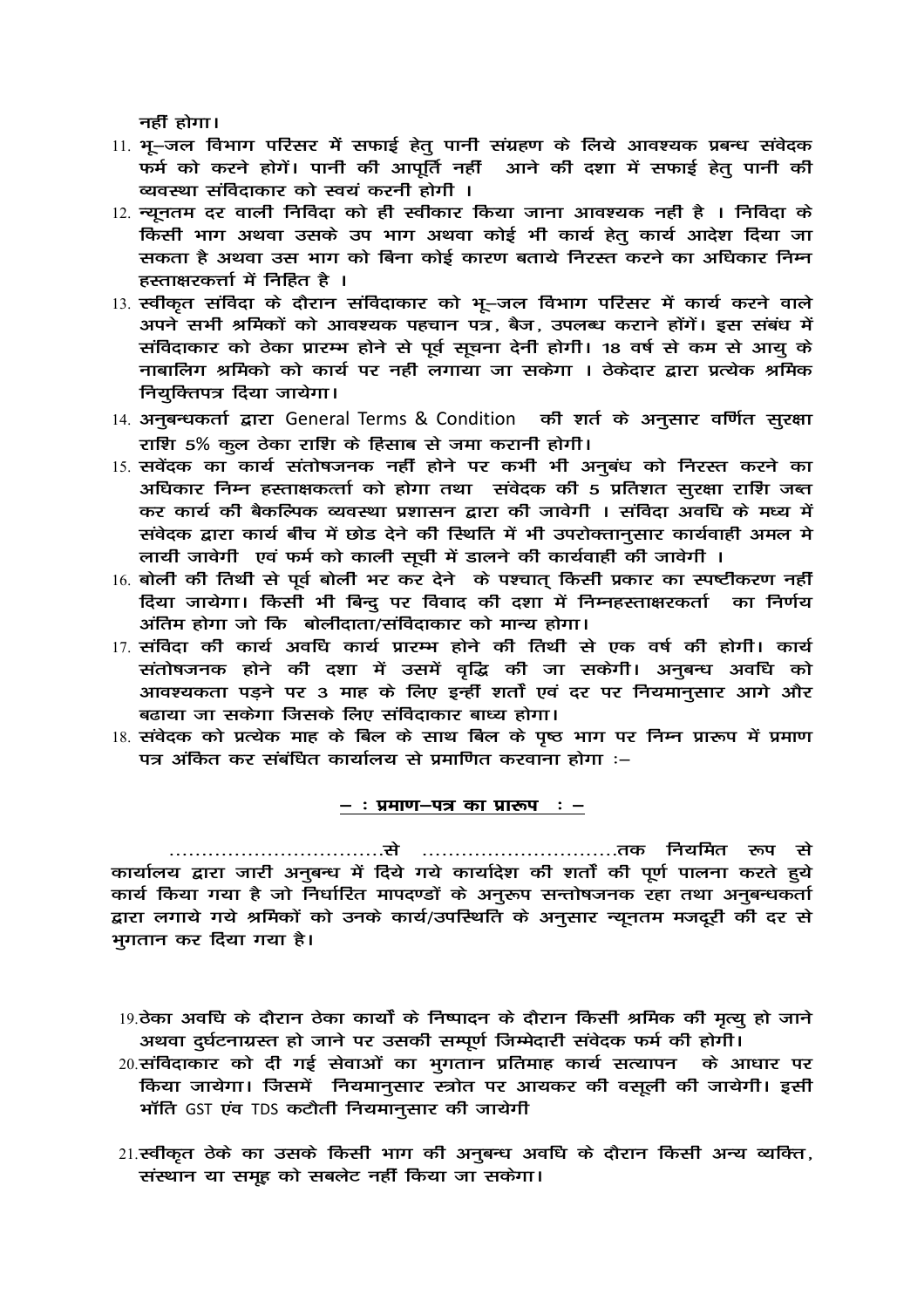- 22.सशर्त निविदा पर विचार नहीं किया जायेगा तथा किसी कारण से स्वीकृत कर दिया जाता है तो जब तक विशेष रूप से आदेश में उल्लेखित न हो ठेकेदार द्वारा दी गयी शर्ते मान्य नहीं होगी ।
- 23.अनुबन्ध अवधि के दौरान विशेष परिस्थितियों में संविदाकार को कार्यादेश में वर्णित कार्य के अतिरिक्त कार्य भी दिया जा सकता है। जिसके लिये दी जाने वाली दरों का निर्धारण आपसी बातचीत के द्वारा किया जायेगा।
- 24.अनुबन्ध अवधि के दौरान अनुबन्ध करते हुये यदि किसी श्रमिक के साथ किसी प्रकार की कोई घटना/दर्घटना होती है तो ऐसी दशा में उत्पन्न होने वाले प्रत्येक दायित्व के लिये संविदाकार पूर्ण रूप से उत्तरदायी होगें। इस संबंध में राज्य सरकार की कोई जिम्मेदारी नहीं होगी।
- 25.कोइ भी सफाई कर्मी मादक द्रव्य/पदार्थ का सेवन नहीं करेगा, अभद्रता, दर्व्यवहार, किसी प्रकार की इनामी राशि की मांग अपराध की श्रेणी में आयेगा, तथा शिकायत प्राप्त होना पर संबंधित व्यक्ति को तुरन्त हटाना होगा अन्यथा संवेदक के विरूद्ध कार्यवाही की जायेगी।
- 26.अनुबन्ध अवधि के दौरान अपराधिक व्यक्तियों को कार्य पर नहीं रखा जायेगा। जिसके लिये संवेदक द्वारा अन्डरटेकिंग दी जायेगी।
- 27.चुंकि यह अनुबन्ध जॉब आधार पर किया जा रहा है अतः अनुबन्ध अवधि के दौरान यदि राज्य सरकार द्वारा न्यूनतम वेतन में वृद्धि की जाती है तो अन्तर राशि का वहन संवेदक स्वयं को करना पडेगा। इस अन्तर राशि का इस कार्यालय द्वारा अतिरिक्त भगतान देय नहीं होगा।इस तथ्य को मध्यनजर रखते हुए ही बोलीदाता द्वारा दरे भरी जावे।
- 28.इस कार्य अनुबन्ध के संबंध में किसी न्यायालय द्वारा राज्य सरकार/निम्न हस्ताक्षरकर्ता के विरूद्ध किसी प्रकार की डिक्री जारी की जाती है, तो उस राशि का वहन अनुबन्धकर्ता को करना होगा साथ ही यदि संवेदक के किसी कृत्य या अकृत्य से व्यथित होकर कोई कर्मकार न्यायालय में अनुतोष पाने हेत् कार्यवाही करता है और इसमें विभागीय प्रशासन को भी पक्षकार बनाता है तो विभाग पर पड़ने वाला समस्त आर्थिक भार संवेदक से वसूला जायेगा।
- 29. केन्द्र /राज्य सरकार से सम्बन्धित समस्त कानून /प्रावधानो की पालना ठेकेदार को करनी होगी जिसमें कर्मकार क्षतिपूर्ति एक्ट न्यूनतम मजदूरी भुगतान एक्ट, मजदूरी भुगतान एक्ट, इत्यादि समस्त श्रम कानून व नियम सम्मिलित होगे । निविदाकर्ता किसी भी प्रकार से इस हेत् उत्तरदायी नहीं होगा ।
- 30. यदि संवेदक एवं उनके सफाई कर्मिको के मध्य कोई विवाद होता है तो उसकी समस्त जिम्मेवारी संवेदक की होगी । इस संबंध में विभागीय प्रशासन का कोई दायित्व नहीं होगा । नियोजित श्रमिकों को औद्योगिक विवाद अधिनियम 1947 में निहित प्रावधानों के अनुसार श्रम नियोजित श्रमिकों को हटाने, कार्यमुक्त करने, नोटिस, वेतन, छंटनी मुआवजा आदि देने का दायित्व ठेकेदार का होगा ।
- 31. अनुबन्ध पर लगे श्रमिको *की ESI/*EPF की कटौती कर नियोक्ता के अशंदान की राशि सहित राशि संबधित विभागो में जमा करवाने का दायित्व अनुबन्धकर्ता का होगा एवं जमा करायी गयी राशि का चालान मय सम्पूर्ण विवरण; श्रमिकवार प्रत्येक माह के विपत्र के साथ प्रस्तत करना अनिवार्य होगा अन्यथा उस माह का विपत्र पारित किया जाना संभव नहीं होगा। श्रमिको से सबंधित ESI/EPF नियमो की पूर्ण पालना का दायित्व अनुबन्धकर्ता का होगा ।
- 32. विभागीय परिसर में कचरा उठाने के लिए सफल संवेदक को ही एक ट्रोली लगानी आवश्यक है।
- 33. इस निविदा के तहत सफल बोलीदाता किसी भी श्रमिको को इस विभागीय परिसर में कार्य करने हेत् लगाता है तो भू–जल विभाग जोधपुर की किसी भी प्रकार की कोई जिम्मेवारी नहीं होगी।
- 34. राज्य सरकार /केन्द्र सरकार एवं किसी भी प्रकार के पी.एफ., ई.एस.आई. जी.एस.टी. एवं अन्य किसी भी प्रकार का कर का भगतान कि जिम्मेवारी सफल निविदादाता की